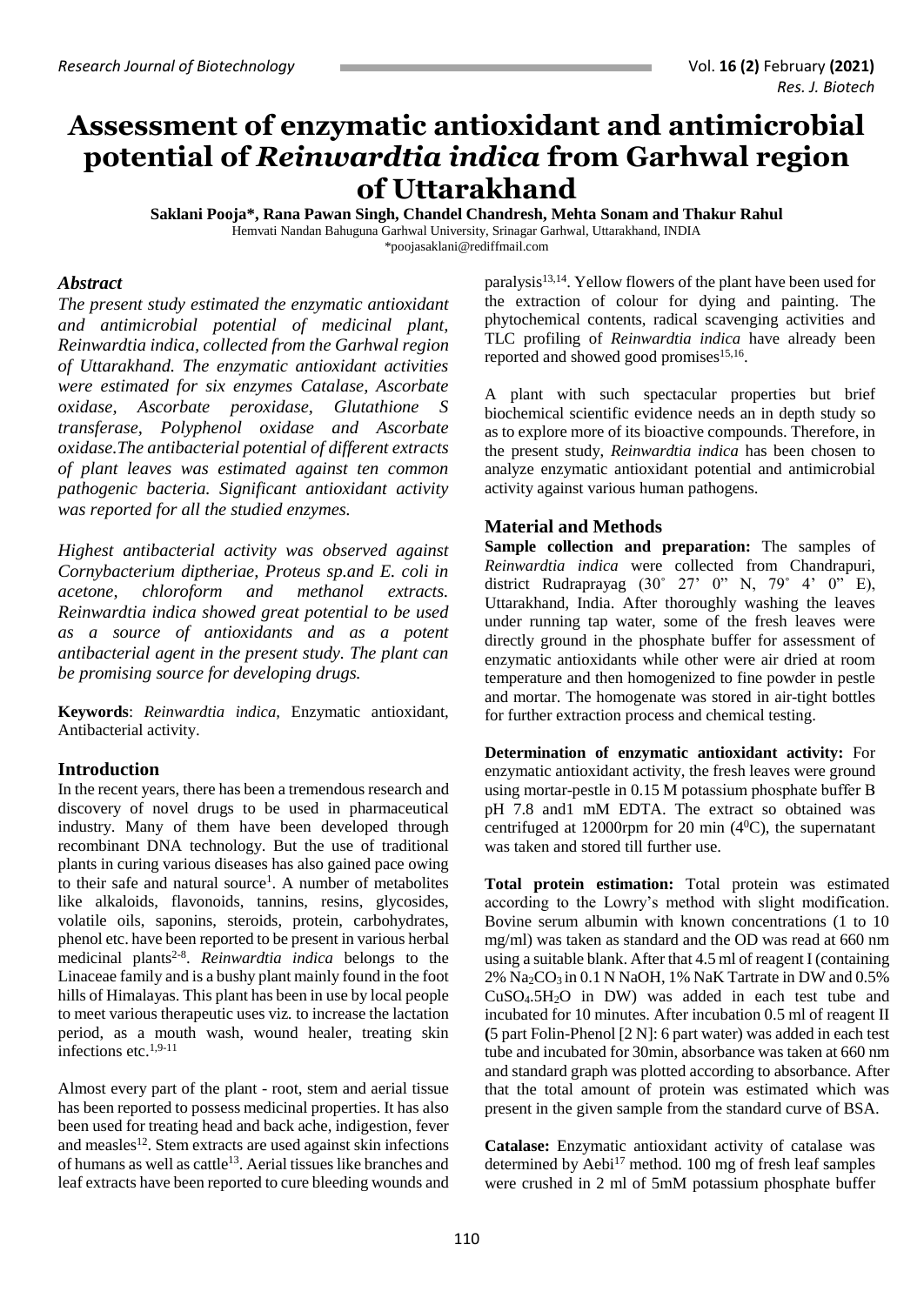(pH 7.0). The crushed leaves were then made to centrifuge at 14000rpm for 30 min at  $4^0C$  and supernatant so obtained was mixed with  $20mM$  of  $H_2O_2$  and the rate of disappearance of H2O2 was observed as rate of decrease in absorbance at 240 nm at an interval of 3 minute for 9 minutes. The catalase activity was calculated by using the following formula:

Decrease in H<sub>2</sub>O<sub>2</sub> concentration (min/mol) =  $\Delta A / \epsilon \times \Delta t \times 1 \times$ mg of protein

**Ascorbate oxidase activity:** For the determination of ascorbate oxidase activity, 100 mg of fresh leaves were crushed in 2 to 3ml of solution containing 50mM phosphate buffer (pH 7.0) and 1% polyvinylpyrolidone (PVP). The homogenate was centrifuged at 15000rpm for 30min at 4˚C and supernatant was collected for ascorbate oxidase activity. The activity was determined by using the method of Diallinas et al<sup>18</sup>. 10 $\mu$ l of enzyme extract was mixed with 1 ml of reaction mixture containing 20mM phosphate buffer (pH 7.0) and 2.5mM ascorbic acid. The decrease in absorbance was observed for 9min after 3min interval at 265nm due to ascorbate oxidation and activity was calculated using extinction coefficient,  $mM^{-1}$  cm<sup>-1</sup>:

Enzyme activity (Units/mg/min) =  $(\Delta \text{Abs} \times \text{total} \text{ assay})$ volume)  $/\Delta t \times \epsilon \times 1 \times$  enzyme sample

**Ascorbate peroxidase activity:** Ascorbate peroxidase activity was measured according to Nakano and Asada<sup>19</sup> with minor modifications. Enzyme extraction buffer was prepared as 50 mM NaH2PO<sup>4</sup> (pH 7.0), 2% PVP, 0.1 mM EDTA. 0.1 g of fresh leaves was taken and grinded and suspended in 1.5 ml homogenization buffer. After that, the suspension was centrifuged at 14000 rpm for 30 min at 4˚C. Supernatant was taken for enzyme assay and reading was taken at 290 nm. The enzyme activity was calculated by using the following formula:

Enzyme activity (Units/min/mg) =  $(\Delta \text{Abs} \times \text{total} \text{ assay})$ volume)  $/\Delta t \times \Box \times l \times$  enzyme sample

**Glutathione S Transferaseactivity:** Glutathione S Transferase activity was assessed by using method of Habig et  $al^{20}$ . The enzyme extract was prepared by homogenizing 0.5gm of sample in 5ml of phosphate buffer. This homogenate was centrifuged at 5000rpm for 10min and supernatant was taken. The activity of the enzyme was determined by change in absorbance at 340nm.The reaction mixture containing 0.1 ml of GSH, 0.1ml of CDNB and phosphate buffer was made up to 2.9ml. The reaction was initiated by addition of 0.1ml of enzyme extract. The readings were recorded at an interval of 15sec at 340nm for 3min using distilled water blank.

GST activity was calculated using extinction coefficient of the product  $9.6 \text{ mM}^{-1} \text{cm}^{-1}$ :

 $(\Delta A_{340})$ /min×3×DF/9.6× Vol. of enzyme.

**Glutathione Reductase:** Glutathione reductase was assayed according to the procedure of David and Richard<sup>21</sup>.  $0.1$ ml of sample was mixed with 1ml of potassium buffer  $(0.12M, pH)$ 7.2), 0.1ml of EDTA, 0.1ml of sodium azide and 0.1ml of oxidized glutathione. The volume was made up to 2ml with water. This mixture was kept at room temperature for 3min and 0.1ml of NADPH is added. The absorbance at 340nm was recorded at intervals of 15 seconds for 2-3 minutes. One unit of Glutathione Reductase (GR) was expressed as micromole of NADPH oxidized min<sup>-1</sup> gm<sup>-1</sup>. Enzymatic activity was calculated using following formula:

U /min/mg=  $\Delta$ A340nm/min×3×Df / (6.22)×(0.1)

**Polyphenol Oxidase Activity:** Polyphenol oxidase activity was determined by the procedure of Esterbauer et al.<sup>22</sup> 100mg plant leaves were homogenized in about 2ml of extraction buffer solution containing 50mM Tris HCL (pH 7.2), 0.4M sorbitol and 10 mM NaCl. The homogenate was then centrifuged at 14000rpm for 10 min at 7˚C and supernatant was collected the enzyme assay. The assay mixture contained 2.5 ml of 0.1 M phosphate buffer and 0.3 ml of 0.01 M catechol solution. The gradual increase in absorbance was recorded at 495 nm every 30 seconds for the duration of 3 minutes.

One unit of catechol oxidase is defined as the amount of enzyme that transforms 1 umole of dihydrophenol to 1 umole of quinine per minute under the assay conditions. Activity of polyphenol oxidase is calculated using the formula:

PPO activity =  $k \times \Delta A_{495}$  / minute

where k for catechol is 0.272.

**Determination of Antibacterial activity of leaf extracts Preparation of leaf extracts:** Extracts of young leaves of *Reinwarditia indica* were obtained by sequential Soxhlet extraction with different solvents of increasing polarity. 100 grams of powdered sample of young leaves were sequentially extracted in a Soxhlet extractor using 800 ml of petroleum ether, chloroform, acetone, methanol and water. The extraction was done until the sample in Soxhlet became colourless. The extracts were then subjected to distillation for preparation of crude extracts in respective solvents.

**Bacterial strains:** The pathogenic strains *Cornybacterium diphtheriae, Shigella flexneri, Escherichia coli, Salmonella sp., Citrobacter koseri, Klebsiella pneumoniae, Klebsiella oxytoca, Morganella morgani, Enterobacter sp*. and *Proteus* were procured from Department of Microbiology, VCSG Medical Science and Research Institute, Srinagar, Pauri Garhwal. The strains were further revived by inoculating a single colony in 10ml MacConkey broth and incubated. Agar well diffusion method was used to investigate antimicrobial activity of *Reinwardtia indica.*

MacConkey agar media was prepared and then poured in sterile Petri plates within laminar air flow hood and the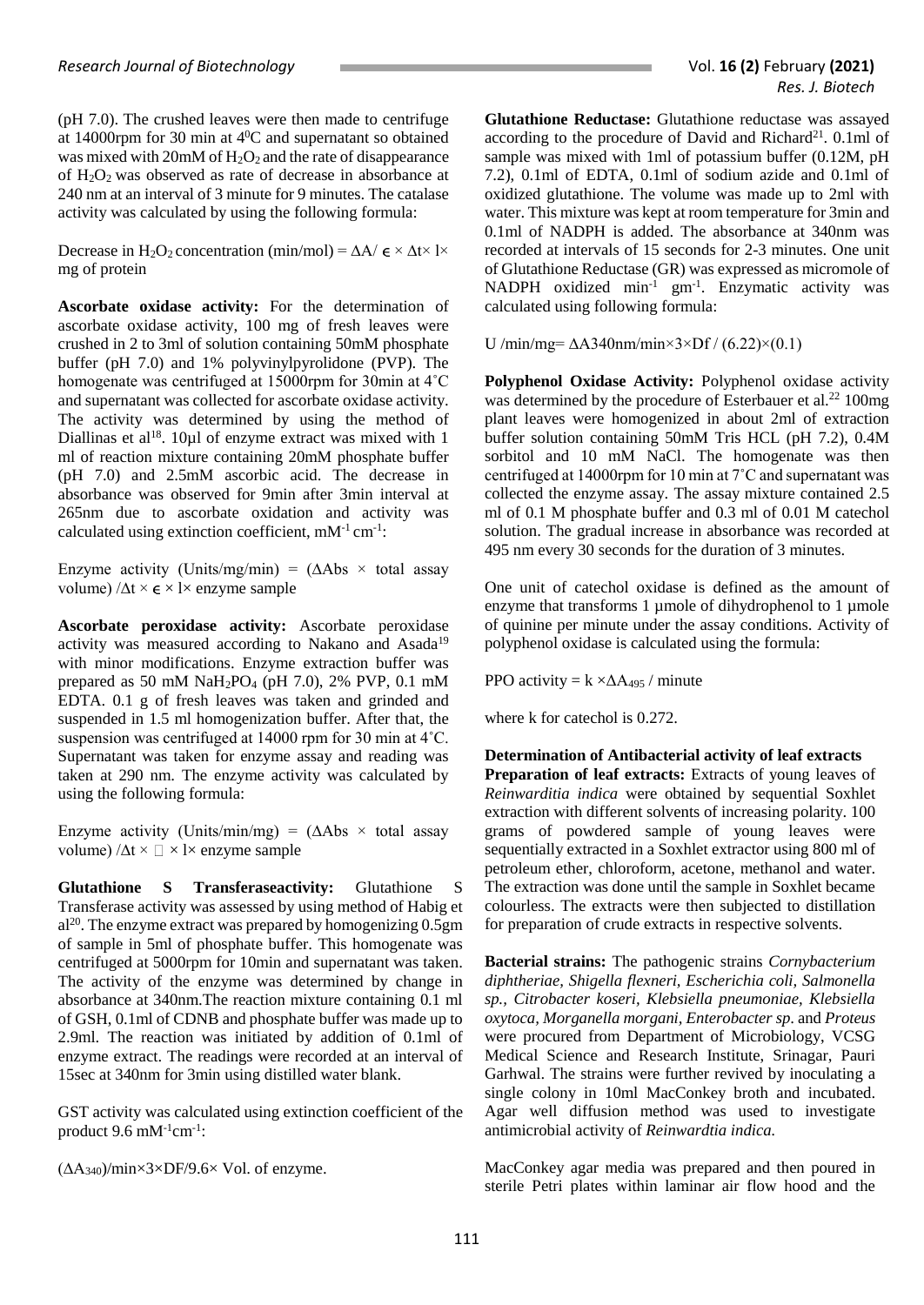plates were allowed to dry. The plates were then inoculated with 24hr old bacterial culture using sterile autoclaved cotton swabs for uniform spreading.

**Antibacterial activity:** The anti-bacterial activity was performed by the procedure followed by Perez et al. <sup>23</sup> A sterile 1ml micropipette tip was used to cut five wells at an equal distance from one another in each of the plate. 200µl each of all the five solvent extracts in the concentration 10mg/ml was poured in each well. After the extracts diffused properly in the plates, the petri plates were sealed and kept for incubation at 37°C for about 24hr. After 24hr the diameters of the zone of inhibition were measured for each extract using a scale and the results were recorded. Antibacterial activity of plant extracts was also compared with standard antibiotics norfloxacin, levofloxacin and gatifloxacin.

## **Results and Discussion**

**Enzymatic Antioxidant Activity:** Table 1 shows the enzymatic activities of six different enzymatic antioxidants extracted from *Reinwardtia indica* leaves. Enzymatic system includes Catalase, Ascorbate peroxidase, Ascorbate oxidase, Polyphenol oxidase and Glutathione S Reductase. *Reinwardtia indica* was assayed for six important enzymes having antioxidant activity namely Catalase, Ascorbate Oxidase, Ascorbate Peroxidase, Glutathione Reductase, Polyphenol Oxidase and Glutathione S Transferase. Catalase showed activity of  $3.20\times10^{-5}$ U/min/mg of protein, Ascorbate Oxidase showed activity of  $2.1 \times 10^{-1}$ U/mg/min, Ascorbate Peroxidase showed activity of  $1.4 \times 10^{-2}$ U/mg/min, Glutathione Reductase showed activity of 1.35U/mg/min of sample and Polyphenol Oxidase showed activity of 8.7×  $10^{-3}$ U/mg/min of protein respectively which shows effective presence in the system.

Plants have always been a common source of food and medicines either in the form of traditional preparations or as pure active principles. Most of the observed therapeutic effects of plants have been linked to their potent antioxidant activity. Khatun et al found positive correlation between enzymatic antioxidant activity and antioxidant potential of plant *Coleus forskohlii*. It has been suggested that free radicals are involved in the pathology of more than 50 human diseases including aging $^{24}$ .

**Table 1 Activity of different enzymatic antioxidants**

| <b>Enzymes</b>                        | <b>Activity</b> |
|---------------------------------------|-----------------|
| Catalse (U/min/mg)                    | $3.20X10^{-5}$  |
| Ascorbate oxidase (U/min/mg)          | $2.1X10^{-1}$   |
| Ascorbate peroxidase (U/min/mg)       | $1.4X^{10-1}$   |
| Polyphenol oxidase (U/min/mg)         | $8.7X10^{-3}$   |
| Glutathione reductase $(U/min/mg)$    | 1.35            |
| Glutathione S peroxidase $(U/min/mg)$ | $8.7X10^{-3}$   |

The plant extracts in chloroform, acetone, methanol and distilled water were tested against ten pathogenic bacterial strains. Among all the tested strains, significant inhibitory activity was observed against *Cyanobacterium diptheriae, Proteus* and *E. coli* (Table 2, Fig. 1).

The extracts which showed inhibitory activity against the three bacterial strains (namely *Cornybacterium diptheriae*, *Escherichia coli* and *Proteus sp.*) were compared with three standard antibiotics viz. norfloxacin, levofloxacin and gatifloxacin (Fig. 2). It was observed that these standard antibiotics were not effective against *Cornybacterium diptheriae* while acetone and methanol extracts of *R. indica* leaves showed considerable activity (Fig. 2).

| <b>Bacterial strains</b>  | <b>Chloroform</b>              | Acetone | <b>Methanol</b> | Water |
|---------------------------|--------------------------------|---------|-----------------|-------|
|                           | <b>Zone of Inhibition (mm)</b> |         |                 |       |
| Cornybacterium diptheriae | 0                              | 14      | 15              | 0     |
| Shigella flexneri         |                                |         |                 | 0     |
| Escherichia coli          | 13                             | 18      | 13              |       |
| Salmonella typhimurium    |                                | 0       |                 |       |
| Citrobacter koseri        |                                |         |                 |       |
| Kleb pneumonia            |                                |         |                 |       |
| Kleb oxytoca              |                                |         |                 | 0     |
| Morganella morgana        |                                | 0       | 0               | 0     |
| Anterobacter              |                                | 0       |                 |       |
| Proteus sp.               |                                | 12      | 14              |       |

**Table 2 Zone of inhibition of leaf extract against various pathogens**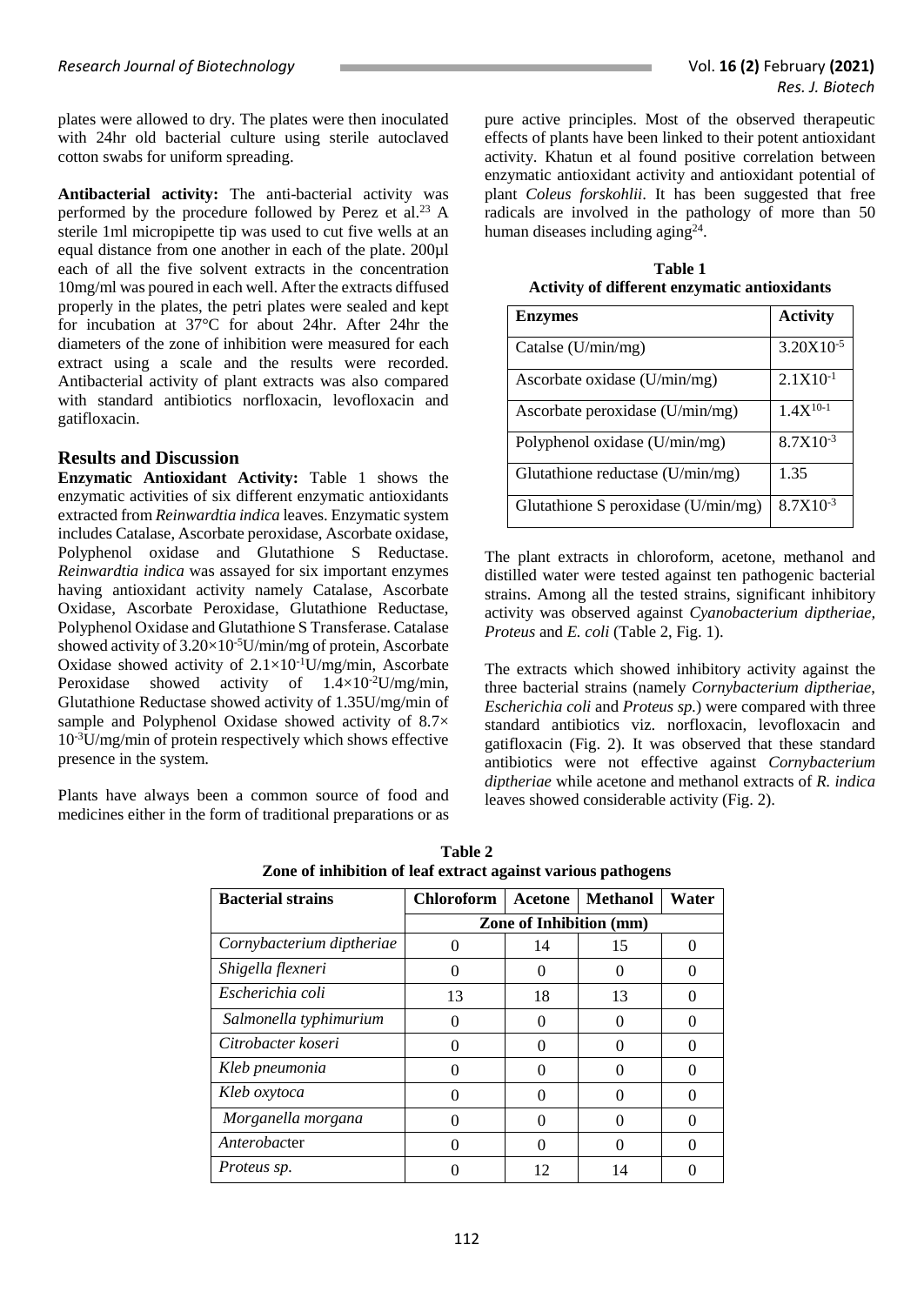*Research Journal of Biotechnology* Vol. **16 (2)** February **(2021)**

*Res. J. Biotech*



*a) Cornybacterium diptheriae b) Escherichia coli*





**c)** *Proteus sp.*

**(A- Petroleum ether extract, B - Water extract, C - Chloroform extract, D- Acetone extract, E- Methanol extract) Fig. 1: Antibacterial activity of various extracts against pathogenic bacterial strains in MacConkey agar plates**



**Fig. 2: Comparative potential of** *R indica* **extracts and standard antibiotics**

Among all the extracts, chloroform, acetone and methanol were found effective against *E. coli.* It was observed that acetone extract showed highest inhibition even better than the standard antibiotics (Fig. 2). Acetone and methanol extracts were found significantly effective against *Proteus*  sp. in comparison to the standard antibiotics. The comparative studies suggest that *R.indica* has significant antimicrobial potential, so it can be used to prepare effective antibiotics against *Cornybacterium diptheriae*.

Shukla et al<sup>25</sup> have also reported the antibacterial activity of carbinol extracts of *Reinwardtia indica* against *Staphylococcus aureus* and *Pseudomonas aeruginosa.* The silver nanoparticles of *Reinwardtia indica* were found effective against *P. aeruginosa*, *E. coli* and *S. aureus*<sup>26</sup>. Results of the present study showed good antibacterial activity against the gram-negative pathogens. Pushpa et  $al^{27}$ have reported differences in antibacterial activityof *Avicenniamarina* against *Staphylococcus* and *Proteus* with change of solvent*.* Different solvents used have different impact on activation of biomolecules. They have reported highest activity in ethyl acetate followed by ethanol, petroleum ether and chloroform. In the present study highest activity was found in acetone followed by methanol and chloroform.

Sen et al<sup>28</sup> have reported anti-microbial efficiency of *Melia azedarach* leaves extract against a *Bacillus cereus, Staphylococcus aureus, Escherichia coli* and *Pseudomonas aeruginosa*<sup>28</sup> *.* Most of the medicinal plants studied so far by researchers all over the world have shown antimicrobial activity against a number of pathogens. Antibacterial activity of *Reinwardtia indica* in the current study is quite comparable to the reports of other workers against the same bacterial strains in different plants, higher in some cases too.

## **Conclusion**

*Reinwardtia indica* has been reported to be effective in body aches, nausea, indigestion, dermatitis and wound healing. These qualities are suggestive of the medicinal properties of the plant. The present study further strengthened this fact as the results have shown good antibacterial activity against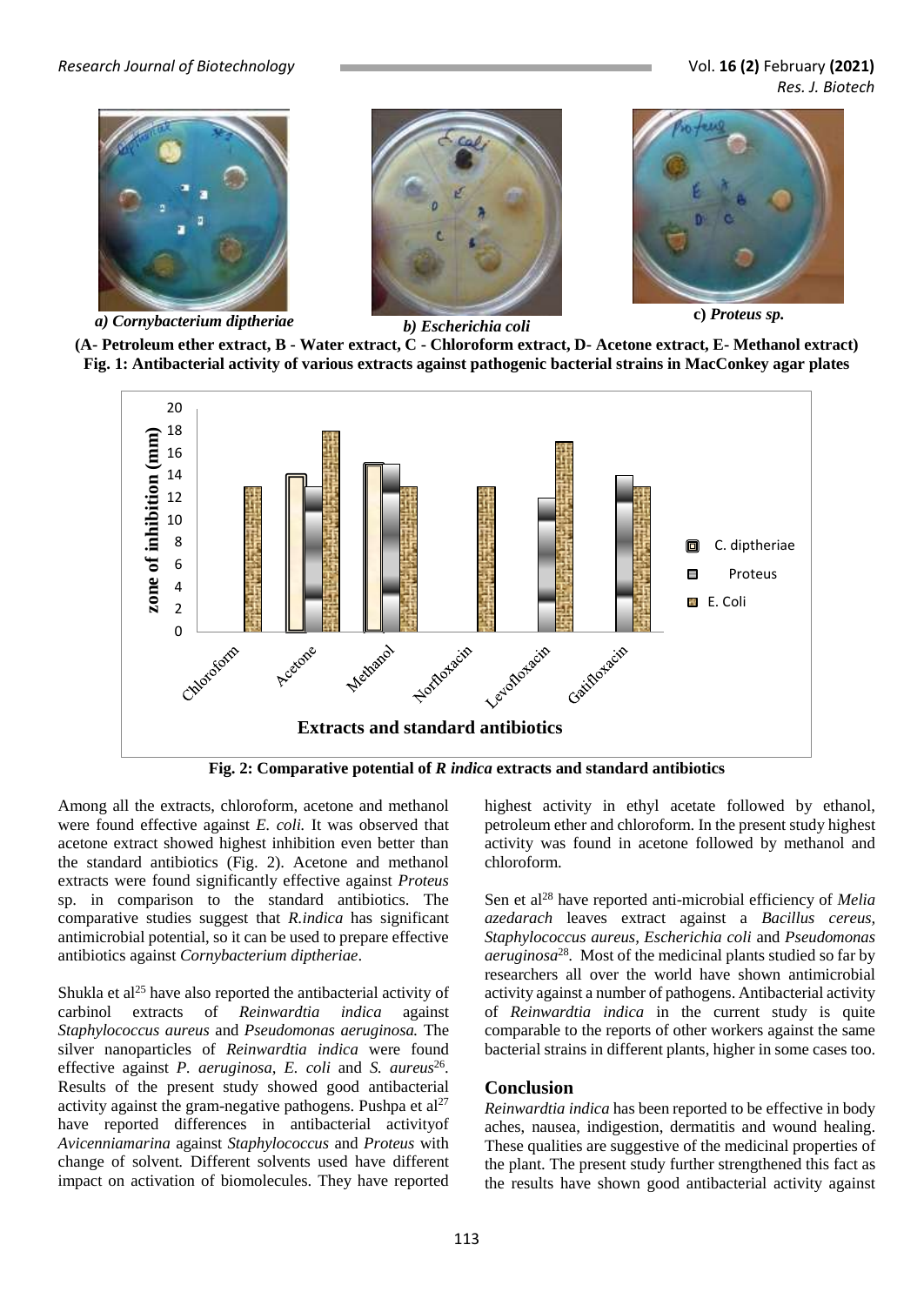some pathogenic strains and significant enzymatic antioxidant activity. Therefore, it is concluded that the plant *Reinweardtia indica* possesses medicinal properties and can be used for drug formulations.

#### **References**

1. Bhattarai S., Chaudhary R.P. and Taylor R.S., Ethno-medicinal plants used by the people of Nawalparasi District, Central Nepal, *Our Nature,* **7(1),** 82-99 **(2009)**

2. [Gul](https://www.hindawi.com/15712326/) R., [Jan](https://www.hindawi.com/48125279/) S.U., [Faridullah](https://www.hindawi.com/67297631/) S., [Sherani](https://www.hindawi.com/56405171/) S. and [Jahan](https://www.hindawi.com/83964289/) N., Preliminary Phytochemical Screening, Quantitative Analysis of Alkaloids and Antioxidant Activity of Crude Plant Extracts from Ephedra intermedia Indigenous to Balochistan, *The Scientific World Journal*,<https://doi.org/10.1155/2017/5873648> **(2017)**

3. Madhu M., Sailaja V., Satyadev T.N. and Satyanarayana M.V., Quantitative phytochemical analysis of selected medicinal plant species by using various organic solvents, *Journal of Pharmacognosy and Phytochemistry*, **5(2),** 25 **(2016)**

4. Prabhavathi R.M., Prasad M.P. and Jayaramu M., Studies on Qualitative and Quantitative Phytochemical Analysis of Cissus quadrangularis, *Advances in Applied Science Research*, **7(4),** 11- 17 **(2016)**

5. Paritala V., Chiruvella K.K., Ripain I.H.A. and Arifullah M., A recent review on phytochemical constituents and medicinal properties of kesum (*Polygonum minus* Huds.), *Asian Pacific Journal Tropical Biomedicines*, **4(6),** 430–435 **(2014)**

6. Ahmad I. and Beg A.Z., Antimicrobial and phytochemical studies on 45 Indian medicinal plants against multi-drug resistant human pathogens, *Journal of Ethnopharmacology*, **74(2),** 113-23 **(2001)**

7. Kutama R.M., Abdulkadir S., Kwalli S.A. and Chiroma G., Phytochemical Compositions in Some Nigerian Medicinal Plants and Their Pharmacological Properties: A Review, *Journal of Anesthesiology*, **6(1),** 15 **(2018)**

8. Butkutė B., Dagilytė A., Benetis R., Padarauskas A., Cesevičienė J., Olšauskaitė V. and Lemežienė N., Mineral and phytochemical profiles and antioxidant activity of herbal material from two temperate Astragalus species, *BioMed Research International*, https://doi.org/10.1155/2018/6318630 **(2018)**

9. Phondani P.C., Maikhuri R.K. and Bisht N.S., Medicinal plants used in the health care system practiced by traditional Vaidyas in Alaknanda catchment of Uttarakhand, India, *Ethnobotanical Leaflets*, **12**, 4 **(2009)**

10. Shah R., Pandey P.C. and Tiwari L., Traditional veterinary herbal medicines of western part ofAlmora district, Uttarakhand Himalaya, *Indian Journal of Traditional Knowledge*, **7(2),** 355-359 **(2008)**

11. Verma S. and Chauhan N.S., Indigenous medicinal plants knowledge of Kunihar forest division, district Solan, *Indian Journal of Traditional Knowledge*, **6(3),** 494-497 **(2007)**

12. Thakur S. and Sidhu M.C., Phytochemical Screening of Some Traditional Medicinal Plants Research, *Journal of Pharmaceutical, Biological and Chemical Sciences*, **5(4),** 1088-1097 **(2014)**

13. Pande P.C., Tiwari L. and Pande H.C., Ethnoveterinary plants of Uttaranchal — A review, *Indian Journal of Traditional Knowledge*, **6(3),** 444-458 **(2007)**

14. Malla B., Gauchan D.P. and Chhetri R.B., Medicoethanobotanical investigations in Parbat district of Western Nepal, *Journal of Medicinal Plants Research*, **8(2),** 95-108 **(2014)**

15. Rawat A., Rana P.S., Molpa D. and Saklani P., Phytochemical composition and antioxidant activity of Reinwardtia indica from selected location of Uttrakhand, *Int. J. Prog. Eng. Manag, Sci and Hum*, **1(3),** 22-29 **(2015)**

16. Sonam M., Singh R.P. and Pooja S., Phytochemical screening and TLC profiling of various extracts of Reinwardtia indica, *International Journal of Pharmacognosy and Phytochemical Research,* **9(4),** 523-527 **(2017)**

17. Aebi H., Catalase in vitro, In Methods in, Enzymology, Academic Press, New York, 121–126 **(1984)**

18. Diallinas G., Pateraki I., Sanmartin M., Scossa A., Stilianou E., Panopoulos N.J. and Kanellis A.K., Melon ascorbate oxidase: cloning of a multigene family, induction during fruit development and repression by wounding, *Plant Molecular Biology*, **34(5),** 759- 770 **(1997)**

19. Nakano Y. and Asada K., Hydrogen peroxide is scavenged by ascorbate-specific peroxidase in spinach chloroplasts, *Plant and Cell Physiology*, **22(5),** 867-880 **(1981)**

20. Habig W.H., Pabst M.J., Fleischner G., Gatmaitan Z., Arias I.M. and Jakoby W.B., The identity of glutathione S-transferase B with ligandin, a major binding protein of liver, Proceedings of the National Academy of Sciences, 3879-3882 **(1974)**

21. David M. and Richard J.S., In Methods of enzymatic analysis, Bergmeyer J. and Grab M., Eds., Verlag Chemie Wenhein Deer Field, Beach Floride, 358 **(1983)**

22. Esterbauer H., Schwarzl E. and Hayn M., A rapid assay for catechol oxidase and laccase using 2-nitro-5-thiobenzoic acid, *Analytical Biochemistry*, **77(2),** 486-494 **(1977)**

23. Perez C., Paul M. and Bazerque P., Antibiotic assay by agarwell diffusion method, *Acta Biol Med Exp*, **15**, 113-115 **(1990)**

24. Halliwell B., Drug antioxidant effects, *Drugs*, **42(4),** 569-605 **(1999)**

25. Shukla A., Vats S. and Shukla R., Preliminary phytochemical screening, antibacterial and nitric oxide radical scavenging activities of *Reinwardtia indica* leave extract, *International Journal of Pharm Tech Research*, **5(4),** 1670-1678 **(2013)**

26. Upadhyay P., Mishra S.K., Purohit S., Dubey G.P., Singh Chauhan B. and Srikrishna S., Antioxidant, antimicrobial and cytotoxic potential of silver nanoparticles synthesized using flavonoid rich alcoholic leaves extract of *Reinwardtia indica*, *Drug and Chemical Toxicology*, [10.1080/01480545.2018.1488859,](https://doi.org/10.1080/01480545.2018.1488859) **19 (2019)**

27. Pushpa D.A. and Chaminda D.S., Screening of petroleum ether, chloroform, ethyl acetate, ethanol and water extracts of medicinal